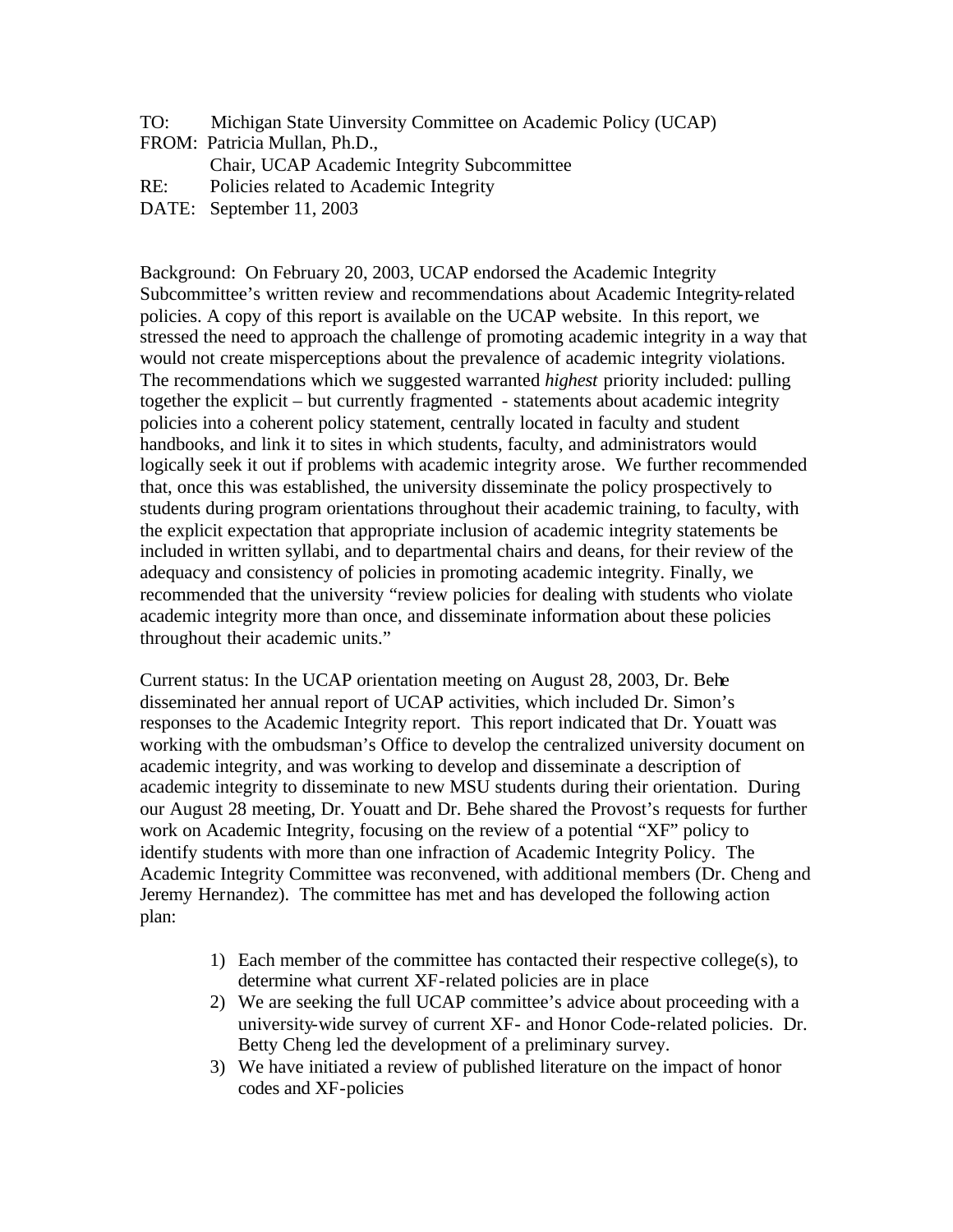- 4) We have initiated contact with academic units who have developed and delivered training on academic integrity and professional development.
- 5) We ask that Dr. Youatt share the print- and electronic information about academic integrity recently developed for use in the university, so that we may better coordinate our efforts with the work that the Provost's office has undertaken.
- 6) We ask the full committee's help in identifying contacts that will promote further involvement of students in the committee's work. Mr. Hernandez has been very helpful in this.